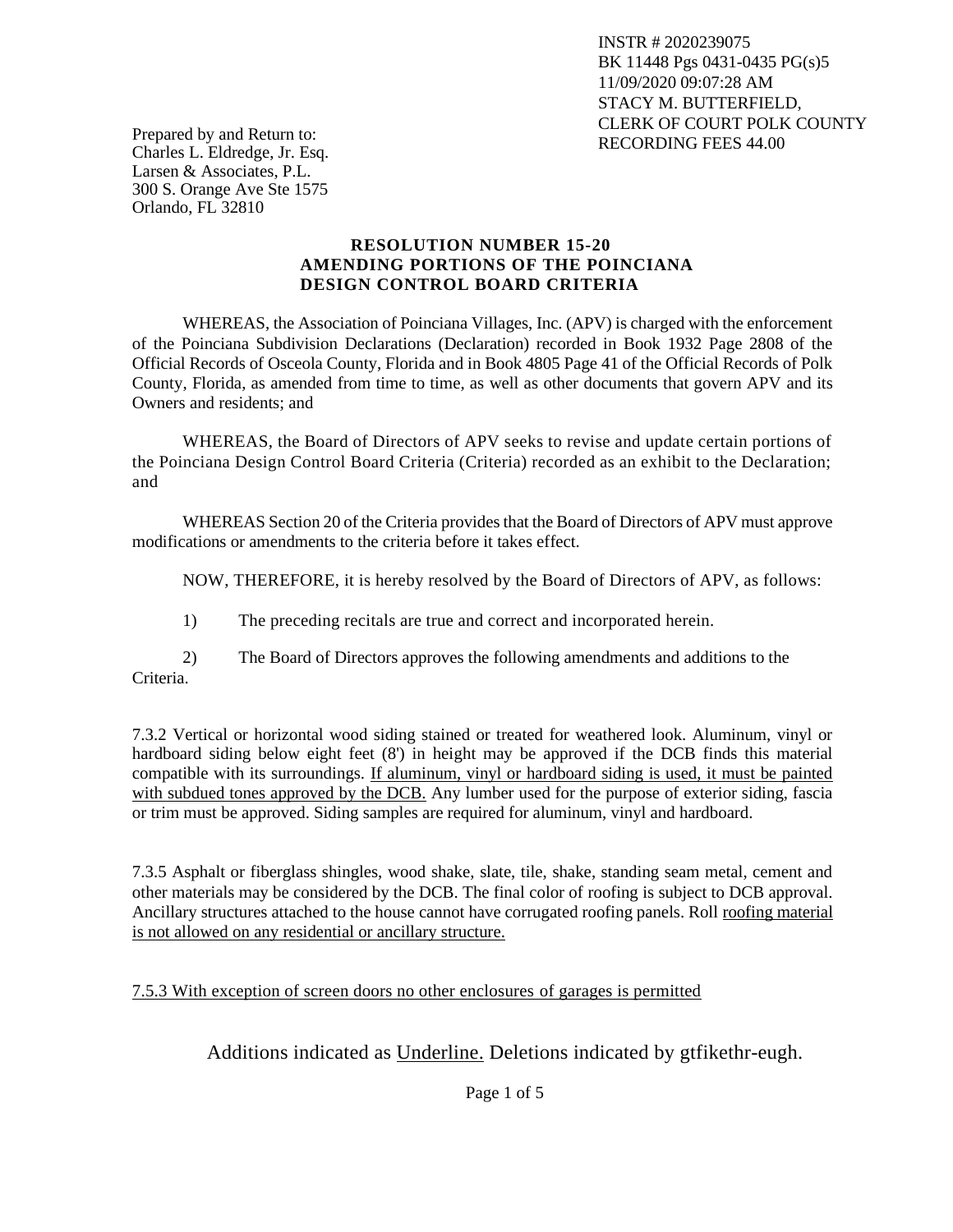7.6 Storage Tanks. Storage tanks of any description must be placed below ground or screened from view. Any storage tank in excess of fifty (50) gallons must be placed below ground and must be placed no less than fifteen (15) feet from any adjacent property.

7.7 Storage Sheds. Storage sheds are allowed, however, only one (1) shed with a maximum dimension of two-hundred (200) square feet per unit and must be placed in the back yard or side of the property, room permitting. Storage sheds shall be maintained to prevent them from becoming unsightly or deteriorated. Sheds must not be taller than eight (8) feet and must not be attached to the house. Sheds must be installed on a concrete pad and/or secured as required by applicable building code or County ordinance. The color of a shed must complement the exterior color of the primary residence. The Cypress Woods Covenants prohibit sheds in Cypress Woods.

7.8 Window Air Conditioners. No window air-conditioners shall be permitted without screening by shrubbery or an appropriate material approved by the DCB (i.e., PVC lattice or PVC pieket)-er—shfabbery. Window units must not be installed more than four (4) feet above ground level. DCB approval is required prior to installation.

7.12.1 Builders must contain all debris during all stages of construction in an approved and covered container pursuant to Section 13.1 of the Poinciana Subdivision Declaration.

9.1.1 Driveways and Walks. Concrete, asphalt, or brick pavers will be characteristic of the driveways required. Walks shall be of the same materials unless otherwise approved by the DCB. Any walkway adjacent to the residence dwelling must not exceed two (2) feet in width. Driveways may not exceed a total of 24' combined width. Driveways may be painted with an APV approved driveway color with DCB approval. Homes with three car garages may have a driveway not to exceed 27' in width.

9.1.3.3 Shrubs and other ornamental plants in front of the house, with exception of trees, may not be taller than 4 ft.

12.1.1 The DCB shall review and process written approval or denial for all exterior changes to the property and/or house. An approval to the homeowner or contractor is valid for ninety (90) days with up to <u>one (1)</u> two  $(2)$  ninety (90) days extension for projects including fences, sheds, repaint, added concrete surfaces, in-ground pools, porches and such (additions, accessory structures, etc.). A homeowner or contractor that has commenced or completed an exterior change to the property and/or house must submit a written request for review and timely provide the DCB with all the information necessary for the DCB to undertake such review. The DCB, at its

Additions indicated as Underline. Deletions indicated by Striketlifeugll.

Page 2 of 5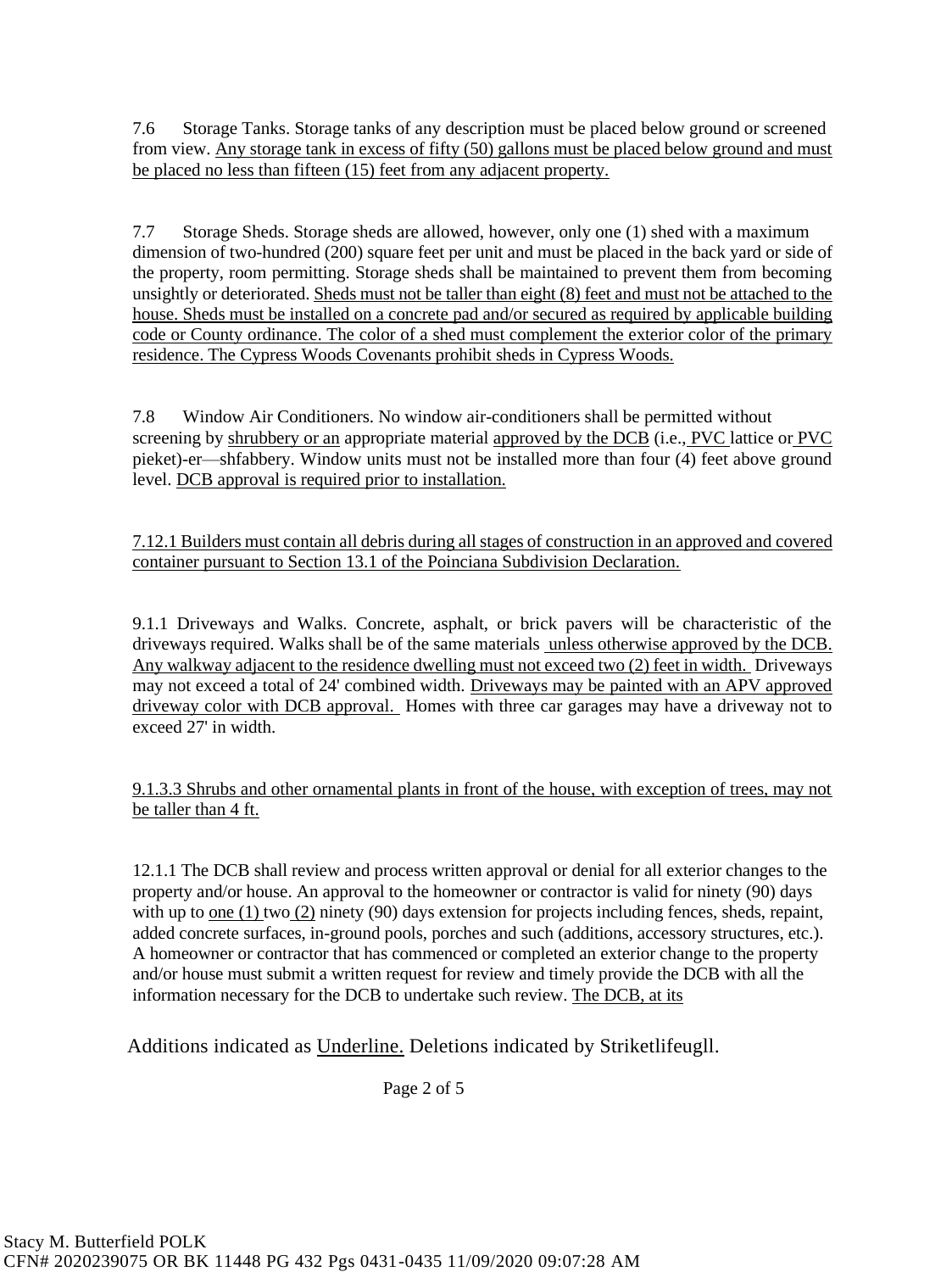discretion, has the ability to grant further extensions. Upon completion of the work, the property Owner must notify the Community Service Department for inspection.

12.1.2 The DCB shall review and process a written approval or denial for all exterior changes to the property and/or house. An approval for a builder is valid for one (1) year with up to one (1) two (2) ninety (90) days extension for projects to build a dwelling or units, and any major construction to the main structure. The DCB at their discretion has the ability to grant further extensions. Upon completion of the work, the property Owner must notify the Community Service Department for inspection.

12.2 No Temporary or Portable Structure. Any addition, exterior alteration, modification or change to any existing building shall not be portable or temporary and shall be compatible with the design character of the original building. Any new detached structure shall be compatible with the parent structure. Dog kennels are not allowed; however, dog runs are allowed, but, must be accompanied by a dog house for protection from the elements and-A chain link dog pen cannot have a roof and must have top rails. It must not exceed the 200 square feet dimension, cannot be taller than six (6) feet and must be placed in the rear of the property. Only one dog run is allowed per household. No more than two (2) pets are allowed per household. All structures must stay away from the established Setbacks.

12.3 Awnings and Shutters. Awnings and shutters, which are compatible with the parent structure, may be considered on a case by case basis by the DCB. The preferred material is aluminum, Awnings must be permanently attached to the main structure (i.e. sun setter awnings) and retractable awnings are preferred. Stripe-pattern awnings are not allowed.

12.3.1 Gazebo. Gazebos with tiled roof and decorative skirting are allowed; additionally, wrought iron and aluminum framed canvas topped gazebos are permitted, one gazebo per household and not to exceed a maximum dimension of two hundred (200) square feet per structure. All gazebos must be permanently installed on a poured 4" concrete foundation, placed in the rear of the property outside of the easements/setbacks upon obtaining written approval from the DCB. An owner of a Poinciana residential lot will be allowed maximum of 3 detached ancillary structures on their property. Ancillary structures are not allowed on otherwise vacant lots.

12.5 Exterior Colors. Exterior color changes (repainting) must have written DCB approval prior to repaint application, whether or not the original house color is changed. DCB color scheme approvals will solely be represented in the Poinciana Residential Color Selection Book for review at the APV Administration Office. Colors in the Poinciana Residential Paint Color Selection Book are interchangeable in combination as long as they do not conflict and as long as a wall color stays a wall color. Murals and similar images are prohibited on roofs, walls, fences and other exterior surfaces. Twotone walls on the exterior of homes are not allowed. Notwithstanding anything

Additions indicated as Underline. Deletions indicated by Strikettifetigh.

Page 3 of 5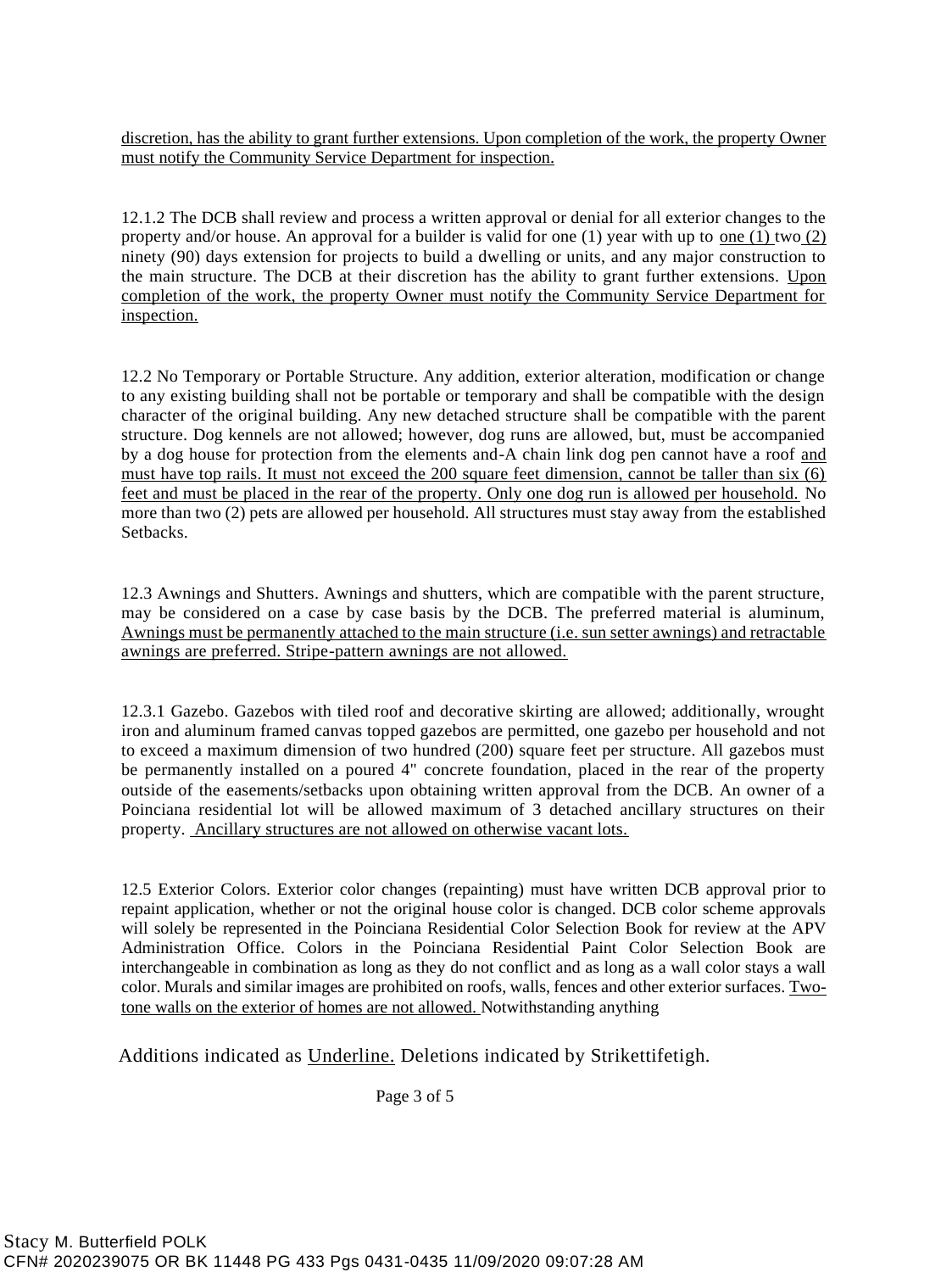herein these Criteria to the contrary, all requests for relief from the provisions of this section, whether denominated a request for a variance, or appeal, shall be limited to the DCB. Further review by the APV Board shall not be available.

12.7.1 Residential Fencing Generally. Any residential fence or screen must have the approval of the DCB before installation is undertaken. No fencing is permitted in the front of a home. Low ornamental landscaping such as bordering stones in front of the home is permitted. No-sklewail or hedge, wall or fence taller than four feet (4') shall extend further to the front of the Lot than the front-oomer-of-themain-strueture-or--house-wall-nearest-eaeh-Lot-line,No-feneing-is-peffnineel-in

banisters, vinyl picket. Ornamental fencing in the front of the house must stay outside the County Rightof-Way, The maximum height of any fence for a house is six feet (6') and cannot be placed beyond the front elevation, excluding fences for tennis courts and including swimming pool enclosures. Rear Flag Lots fencing will be reviewed on a case by case basis by the DCB. Empty lots may not be fenced.

12.7.4 Types of Fencing. Only weett wrought iron, block, brick, vinyl PVC, vinyl coated chain type with top rail or chain link fencing with top rail and aluminum picket will be approved if the design is in general conformity with the architectural design of the Poinciana Villages. "Lattice" can be only used as a decorative feature on a solid privacy fence sufficiently opaque, built in and framed from a manufacturing company. No wall or fence shall be erected or placed within the front setback lines of any Lot, unless such wall or fence shall be ornamental and a desirable feature and shall not in any manner impair the general scheme of the Poinciana Villages. Block walls shall be stuccoed, painted and regularly maintained. Fence panels and posts must be of the same material. Chain link fences are not permitted in Cypress Woods.

12.9 Exterior Lighting. Exterior lighting is permitted but shall not be directed in such a manner as to be annoying to nearby homes. Any ornamental lighting attached to the house is limited to four (4).

12.9.1 Exterior holiday ornamental lighting may be in place from November 15 through January 10. Landscape lighting shall be installed flush to the lawn at a height not to exceed twelve (12) inches.

12.10.5 Generators: Permanently installed generators must be screened from view by shrubbery or with a structure approved by the DCB.

Additions indicated as Underline. Deletions indicated by Strikethrough.

Page 4 of 5